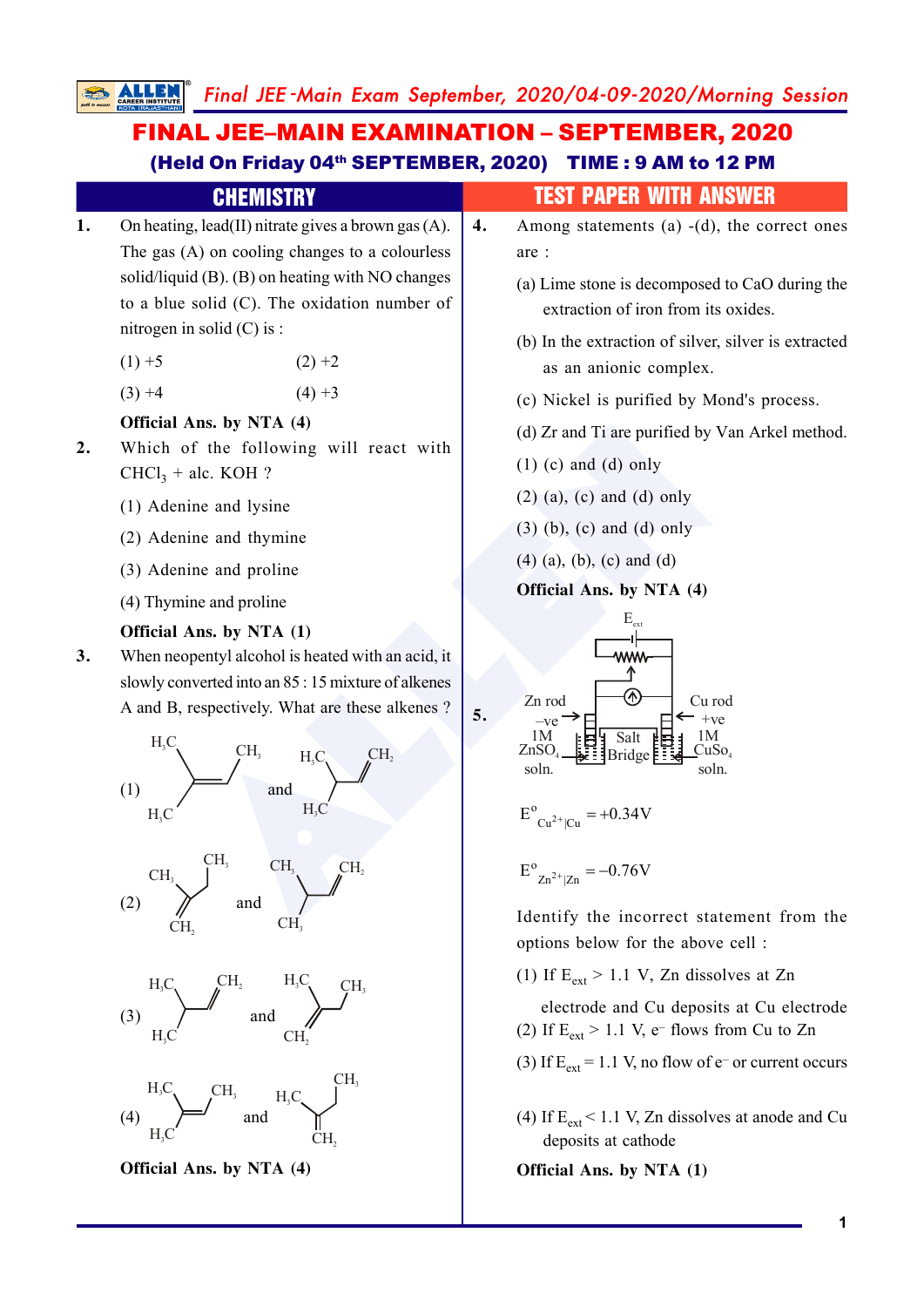**6.** The IUPAC name of the following compound is :



- (1) 4-Bromo-2-methylcyclopentane carboxylic acid
- (2) 5-Bromo-3-methylcyclopentanoic acid
- (3) 3-Bromo-5-methylcyclopentane carboxylic acid
- (4) 3-Bromo-5-methylcyclopentanoic acid

## **Official Ans. by NTA (1)**

**7.** For the equilibrium  $A \rightleftharpoons B$ , the variation of the rate of the forward (a) and reverse (b) reaction with time is given by









**Official Ans. by NTA (3)**

**8.** The decreasing order of reactivity of the following organic molecules towards AgNO<sub>3</sub> solution is :



(1)  $(A)$  >  $(B)$  >  $(D)$  >  $(C)$ (2)  $(A)$  > (B) > (C) > (D) (3)  $(C)$  >  $(D)$  >  $(A)$  >  $(B)$ (4) (B) > (A) > (C) > (D)

## **Official Ans. by NTA (4)**

no-5-methylcyclopentanoic acid<br>
(1) (A) > (B) > (D) > (C)<br>
(2) (A) > (B) > (C) > (D)<br>
(2) (A) > (B) > (C) + (D)<br>
(3) (C) > (D) > (A) > (B)<br>
(4) (B) > (A) > (C) > (D)<br>
(4) (B) > (A) > (C) + (D)<br>
(4) (B) > (A) + (C)<br>
(4) (B **9.** An organic compound (A) (molecular formula  $C_6H_{12}O_2$ ) was hydrolysed with dil.  $H_2SO_4$  to give a carboxylic acid (B) and an alcohol (C). 'C' give white turbidity immediately when treated with anhydrous ZnCl 2 and conc. HCl. The organic compound (A) is :









**Official Ans. by NTA (1)**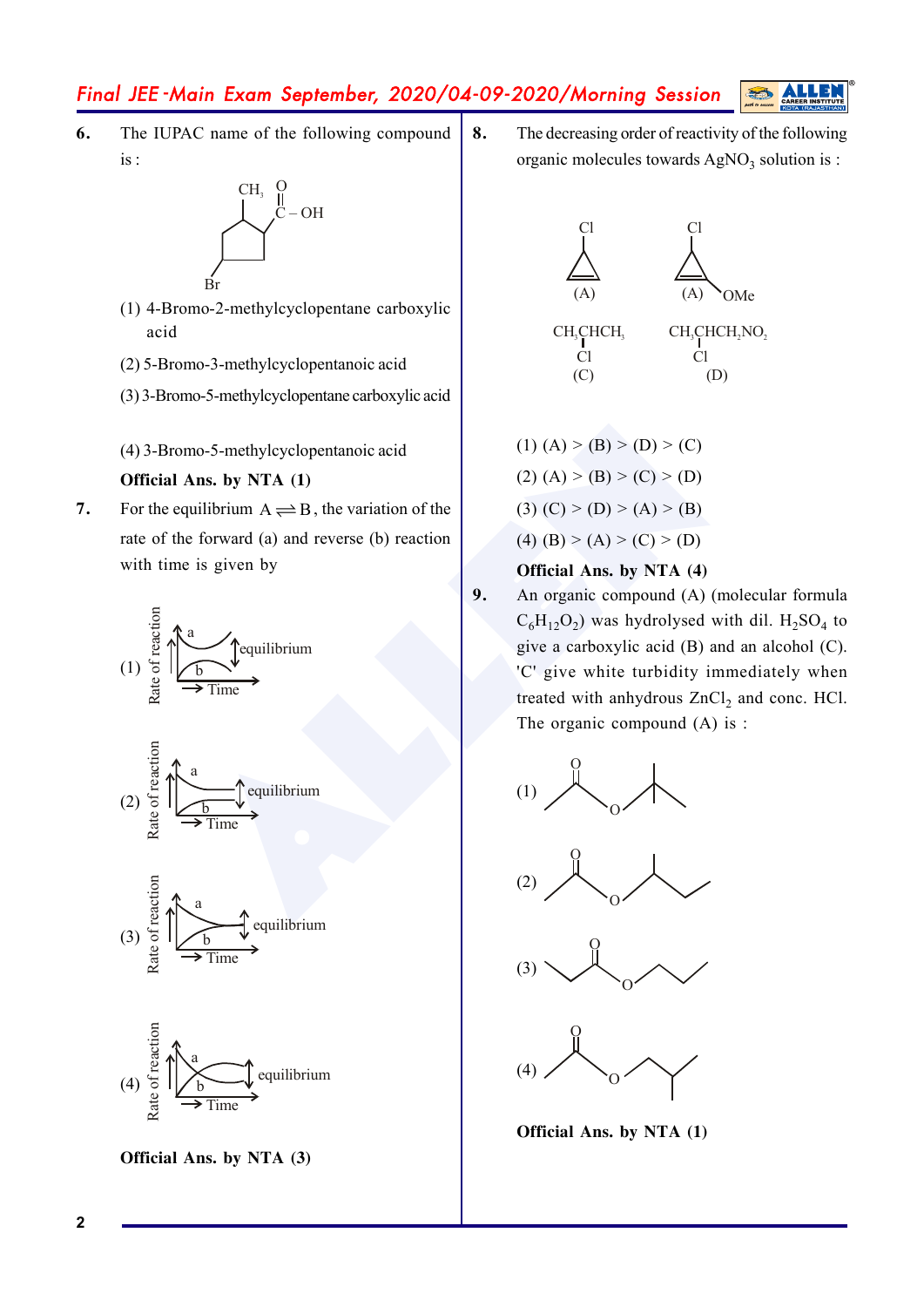| 10. | Match the following:                                                                                                                                                                         |                | 14. | The number of isomers possible for $[Pt(en)(NO2)2]$                            |
|-----|----------------------------------------------------------------------------------------------------------------------------------------------------------------------------------------------|----------------|-----|--------------------------------------------------------------------------------|
|     | (i) Foam                                                                                                                                                                                     | (a) smoke      |     | is:                                                                            |
|     | (ii) Gel                                                                                                                                                                                     | (b) cell fluid |     | $(1)$ 3<br>(2) 2                                                               |
|     | (iii) Aerosol                                                                                                                                                                                | (c) jellies    |     | (3) 1<br>$(4)$ 4                                                               |
|     | (iv) Emulsion                                                                                                                                                                                | $(d)$ rubber   |     | Official Ans. by NTA (1)                                                       |
|     |                                                                                                                                                                                              | (e) froth      | 15. | The ionic radii of $O_2$ , F-, Na <sup>+</sup> and Mg <sup>2+</sup> are in the |
|     |                                                                                                                                                                                              | $(f)$ milk     |     | order:                                                                         |
|     | $(1)$ (i)-(b), (ii)-(c), (iii)-(e), (iv)-(d)<br>$(2)$ (i)-(d), (ii)-(b), (iii)-(e), (iv)-(f)<br>$(3)$ (i)-(e), (ii)-(c), (iii)-(a), (iv)-(f)<br>$(4)$ (i)-(d), (ii)-(b), (iii)-(a), (iv)-(e) |                |     | (1) $F > O^{2-} > Na^{+} > Mg^{2+}$                                            |
|     |                                                                                                                                                                                              |                |     | (2) $Mg^{2+} > Na^{+} > F^{-} > O^{2-}$                                        |
|     |                                                                                                                                                                                              |                |     | (3) $Q^{2-} > F^{-} > Mg^{2+} > Na^{+}$                                        |
|     |                                                                                                                                                                                              |                |     | (4) $Q^{2-} > F^{-} > Na^{+} > Mg^{2+}$                                        |
|     | Official Ans. by NTA (3)                                                                                                                                                                     |                |     | Official Ans. by NTA (4)                                                       |
| 11. | The elements with atomic numbers 101 and 104                                                                                                                                                 |                | 16. | The region in the electromagnetic spectrum where                               |
|     | belong to, respectively :                                                                                                                                                                    |                |     | the Balmer series lines appear is                                              |
|     | (1) Group 11 and Group 4                                                                                                                                                                     |                |     | $(1)$ Visible                                                                  |
|     | (2) Actinoids and Group 4<br>(3) Actinoids and Group 6                                                                                                                                       |                |     | (2) Microwave                                                                  |
|     | (4) Group 6 and Actinoids                                                                                                                                                                    |                |     |                                                                                |
|     | Official Ans. by NTA (2)                                                                                                                                                                     |                |     | (3) Ultraviolet                                                                |
| 12. | On combustion Li, Na and K in excess of air, the                                                                                                                                             |                |     | (4) Infrared                                                                   |
|     | major oxides formed, respectively, are:                                                                                                                                                      |                |     | Official Ans. by NTA (1)                                                       |
|     | (1) Li <sub>2</sub> O, Na <sub>2</sub> O and K <sub>2</sub> O <sub>2</sub>                                                                                                                   |                | 17. | The intermolecular potential energy for the                                    |
|     | (2) $Li_2O$ , $Na_2O_2$ and $K_2O$                                                                                                                                                           |                |     | molecules A, B, C and D given below suggests                                   |
|     | (3) $Li_2O$ , $Na_2O_2$ and $KO_2$                                                                                                                                                           |                |     | that :                                                                         |
|     | (4) $Li_2O_2$ , Na <sub>2</sub> O <sub>2</sub> and K <sub>2</sub> O <sub>2</sub>                                                                                                             |                |     |                                                                                |
|     | <b>Official Ans. by NTA (3)</b>                                                                                                                                                              |                |     | Interatomic distance (pm)                                                      |
| 13. | [P] on treatment with $Br_2/FeBr_3$ in $CCl_4$ produced                                                                                                                                      |                |     | 50.<br>150<br>100<br>$\theta$                                                  |
|     | a single isomer $C_8H_7O_2$ Br while heating [P] with                                                                                                                                        |                |     | $-100$                                                                         |
|     | sodalime gave toluene.                                                                                                                                                                       |                |     | $-200$<br>Potential                                                            |
|     | The compound $[P]$ is :<br><b>COOH</b><br>CH <sub>2</sub> COOH<br>(2)<br>(1)<br>CH,                                                                                                          |                |     | $-300$<br>Energy<br>$(kJ \mod 1)$<br>$-400$                                    |
|     |                                                                                                                                                                                              |                |     | $-500$<br>$A - B$                                                              |
|     |                                                                                                                                                                                              |                |     | $-600$                                                                         |
|     |                                                                                                                                                                                              |                |     |                                                                                |
|     |                                                                                                                                                                                              | <b>COOH</b>    |     |                                                                                |
|     | <b>COOH</b><br>CH,<br>(4)                                                                                                                                                                    |                |     | $(1)$ D is more electronegative than other atoms                               |
|     |                                                                                                                                                                                              |                |     | (2) A-D has the shortest bond length                                           |
|     |                                                                                                                                                                                              | (3)            |     | $(3)$ A-B has the stiffest bone                                                |

CH 3

**Official Ans. by NTA (4)**

(4) A–A has the largest bond enthalpy

**Official Ans. by NTA (3)**